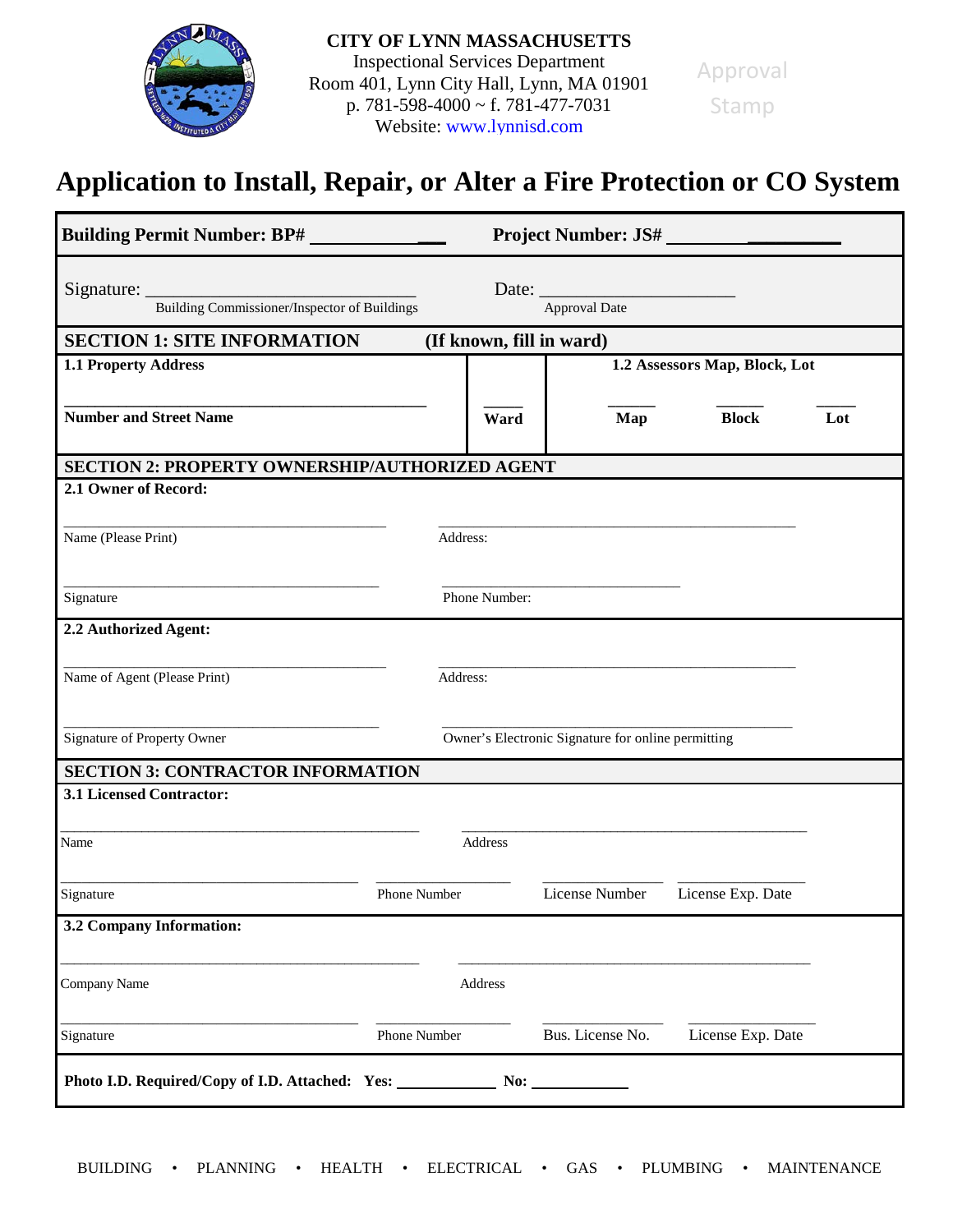

| SECTION 4: WORKERS COMPENSATION INSURANCE AFFIDAVIT (M.G.L. c152§ 25c (6))                                                                                                                   |                                                                                                                                  |                               |                                 |                                                                                                                                       |  |
|----------------------------------------------------------------------------------------------------------------------------------------------------------------------------------------------|----------------------------------------------------------------------------------------------------------------------------------|-------------------------------|---------------------------------|---------------------------------------------------------------------------------------------------------------------------------------|--|
| Workers Compensation Insurance Affidavit must be completed and submitted with this application. Failure to provide this affidavit<br>will result in the denial of the issuance of the Permit |                                                                                                                                  |                               |                                 |                                                                                                                                       |  |
| Signed Affidavit Attached Yes _______ No ______                                                                                                                                              |                                                                                                                                  |                               |                                 |                                                                                                                                       |  |
| <b>SECTION 5: INSURANCE COVERAGE</b>                                                                                                                                                         |                                                                                                                                  |                               |                                 |                                                                                                                                       |  |
|                                                                                                                                                                                              |                                                                                                                                  |                               |                                 | I have a current <b>Liability</b> insurance policy or its equivalent which meet the requirements of M.G.L. Ch. 112 Yes _____ No _____ |  |
| If You checked Yes Indicate the type of coverage by checking the appropriate box below:                                                                                                      |                                                                                                                                  |                               |                                 |                                                                                                                                       |  |
| A Liability Insurance Policy ______                                                                                                                                                          |                                                                                                                                  | Other Type of Indemnity _____ | $Bond \_\_$                     |                                                                                                                                       |  |
| Owner's Insurance Waiver: I am aware that the Licensee <i>does not have</i> the Insurance coverage required by Chapter 112 of the                                                            |                                                                                                                                  |                               |                                 |                                                                                                                                       |  |
| Massachusetts General Laws, and that my signature on this permit application waives this requirement                                                                                         |                                                                                                                                  |                               |                                 |                                                                                                                                       |  |
|                                                                                                                                                                                              |                                                                                                                                  |                               |                                 |                                                                                                                                       |  |
| Signature of the Owner or Owner's Agent<br>Check one only:<br>Owner<br>Agent                                                                                                                 |                                                                                                                                  |                               |                                 |                                                                                                                                       |  |
| <b>SECTION 6: Use Group</b>                                                                                                                                                                  |                                                                                                                                  |                               |                                 |                                                                                                                                       |  |
| 6.1 (Check as Applicable)                                                                                                                                                                    |                                                                                                                                  |                               |                                 |                                                                                                                                       |  |
| Assembly<br>$\Box$                                                                                                                                                                           | Educational<br><b>Business</b><br>High hazard<br>Institutional $\Box$<br>Factory<br>$\Box$<br>$\Box$<br>$\mathbb{R}^n$<br>$\Box$ |                               |                                 |                                                                                                                                       |  |
|                                                                                                                                                                                              |                                                                                                                                  |                               |                                 |                                                                                                                                       |  |
| Mercantile<br>$\Box$                                                                                                                                                                         | Residential<br>Storage<br>$\Box$                                                                                                 | Utility<br>$\Box$             | Mixed Use<br>$\Box$             | Special Use □<br>$\Box$                                                                                                               |  |
|                                                                                                                                                                                              |                                                                                                                                  |                               |                                 |                                                                                                                                       |  |
| <b>SECTION 7: DESCRIPTION OF PROPOSED WORK (Check all that apply)</b>                                                                                                                        |                                                                                                                                  |                               |                                 |                                                                                                                                       |  |
| <b>Fire Alarm</b><br>$\Box$                                                                                                                                                                  | <b>Sprinkler</b><br>$\Box$                                                                                                       | <b>CO</b> System<br>$\Box$    | Pre Eng. Fixed<br>□             | Other<br>$\Box$                                                                                                                       |  |
| <b>New Construction</b><br>$\Box$                                                                                                                                                            | <b>Existing Building</b><br>$\Box$                                                                                               | Repair (s)<br>$\Box$          | $\Box$<br><b>Alteration (s)</b> | <b>Addition</b><br>$\Box$                                                                                                             |  |
| <b>Plans Submitted:</b><br>Plans Reviewed: Yes _____ No ____                                                                                                                                 |                                                                                                                                  |                               |                                 |                                                                                                                                       |  |
| Provide a Detailed Description of the Proposed Work (Attach Additional Sheets for Detail of Proposed Work and or Narrative Report as<br>Needed)                                              |                                                                                                                                  |                               |                                 |                                                                                                                                       |  |
|                                                                                                                                                                                              |                                                                                                                                  |                               |                                 |                                                                                                                                       |  |
|                                                                                                                                                                                              |                                                                                                                                  |                               |                                 |                                                                                                                                       |  |
|                                                                                                                                                                                              |                                                                                                                                  |                               |                                 |                                                                                                                                       |  |
|                                                                                                                                                                                              |                                                                                                                                  |                               |                                 |                                                                                                                                       |  |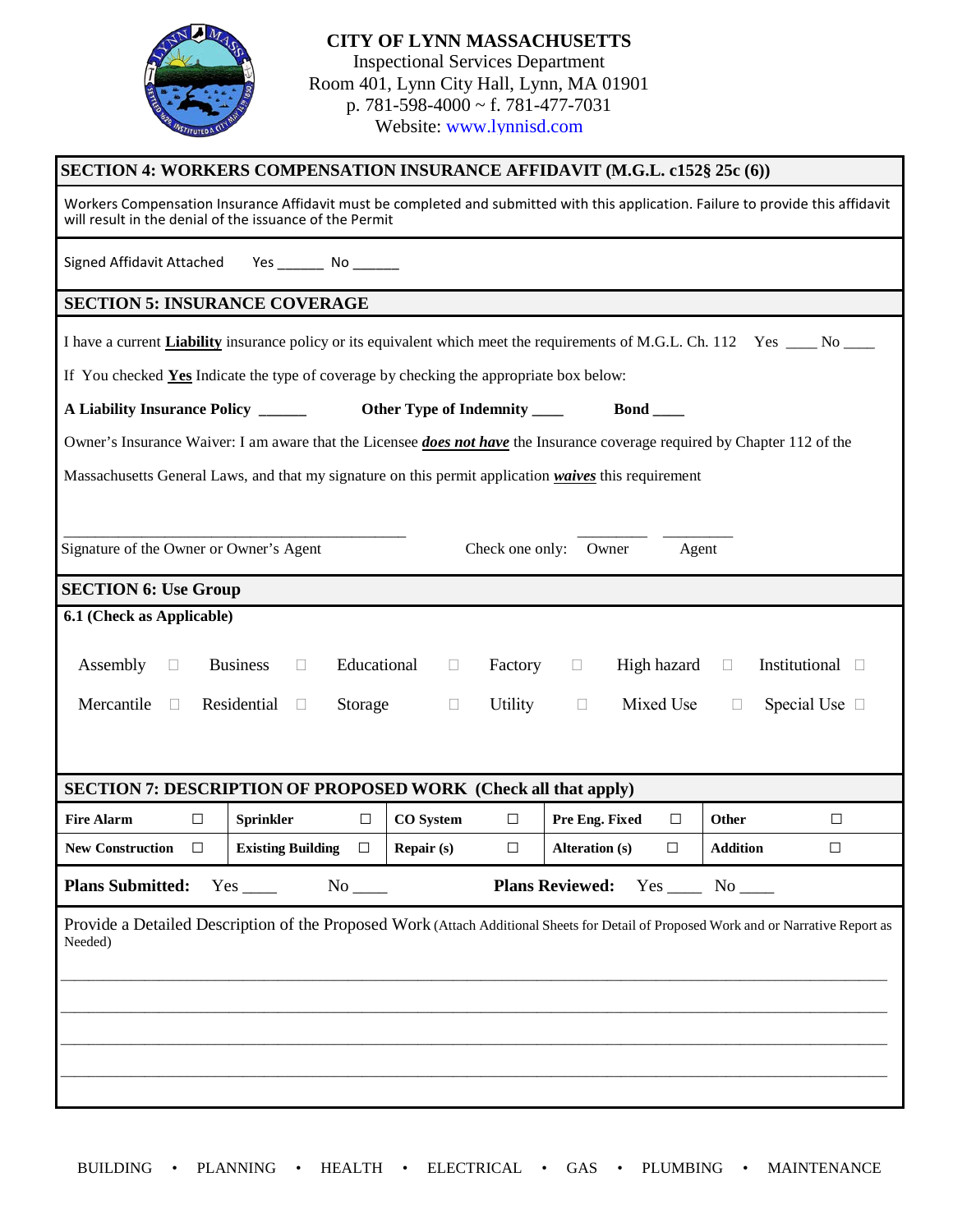| <b>Applicant Information</b>                                                                                                                                                                                                                                                                                                                                                                                                                                                                                                                                                                                         | <b>The Commonwealth of Massachusetts</b><br><b>Department of Industrial Accidents</b><br><b>Office of Investigations</b><br>1 Congress Street, Suite 100<br>Boston, MA 02114-2017<br>www.mass.gov/dia<br>Workers' Compensation Insurance Affidavit: Builders/Contractors/Electricians/Plumbers                                                                                                                    | <b>Please Print Legibly</b>                                                                                                                                                                                                                                |
|----------------------------------------------------------------------------------------------------------------------------------------------------------------------------------------------------------------------------------------------------------------------------------------------------------------------------------------------------------------------------------------------------------------------------------------------------------------------------------------------------------------------------------------------------------------------------------------------------------------------|-------------------------------------------------------------------------------------------------------------------------------------------------------------------------------------------------------------------------------------------------------------------------------------------------------------------------------------------------------------------------------------------------------------------|------------------------------------------------------------------------------------------------------------------------------------------------------------------------------------------------------------------------------------------------------------|
| Name (Business/Organization/Individual):                                                                                                                                                                                                                                                                                                                                                                                                                                                                                                                                                                             |                                                                                                                                                                                                                                                                                                                                                                                                                   |                                                                                                                                                                                                                                                            |
| Address:                                                                                                                                                                                                                                                                                                                                                                                                                                                                                                                                                                                                             |                                                                                                                                                                                                                                                                                                                                                                                                                   |                                                                                                                                                                                                                                                            |
| City/State/Zip:                                                                                                                                                                                                                                                                                                                                                                                                                                                                                                                                                                                                      | Phone #:                                                                                                                                                                                                                                                                                                                                                                                                          |                                                                                                                                                                                                                                                            |
| Are you an employer? Check the appropriate box:<br>$1.$ I am a employer with<br>employees (full and/or part-time).*<br>$2.$ I am a sole proprietor or partner-<br>ship and have no employees<br>working for me in any capacity.<br>[No workers' comp. insurance<br>required.]<br>$3.$ I am a homeowner doing all work<br>myself. [No workers' comp.<br>insurance required.] <sup>†</sup><br>*Any applicant that checks box #1 must also fill out the section below showing their workers' compensation policy information.                                                                                           | 4. $\Box$ I am a general contractor and I<br>have hired the sub-contractors<br>listed on the attached sheet.<br>These sub-contractors have<br>employees and have workers'<br>comp. insurance. <sup>‡</sup><br>5. $\Box$ We are a corporation and its<br>officers have exercised their<br>right of exemption per MGL<br>c. 152, $\S1(4)$ , and we have no<br>employees. [No workers'<br>comp. insurance required.] | Type of project (required):<br>$\Box$ New construction<br>6.<br>$\Box$ Remodeling<br>Demolition<br>8<br><b>Building addition</b><br>9.<br>$10.$ Electrical repairs or additions<br>$\Box$ Plumbing repairs or additions<br>12. Roof repairs<br>$13.$ Other |
| <sup>†</sup> Homeowners who submit this affidavit indicating they are doing all work and then hire outside contractors must submit a new affidavit indicating such.<br><sup>‡</sup> Contractors that check this box must attached an additional sheet showing the name of the sub-contractors and state whether or not those entities have<br>employees. If the sub-contractors have employees, they must provide their workers' comp. policy number.<br>I am an employer that is providing workers' compensation insurance for my employees. Below is the policy and job site                                       |                                                                                                                                                                                                                                                                                                                                                                                                                   |                                                                                                                                                                                                                                                            |
| information.                                                                                                                                                                                                                                                                                                                                                                                                                                                                                                                                                                                                         |                                                                                                                                                                                                                                                                                                                                                                                                                   |                                                                                                                                                                                                                                                            |
| Insurance Company Name:                                                                                                                                                                                                                                                                                                                                                                                                                                                                                                                                                                                              |                                                                                                                                                                                                                                                                                                                                                                                                                   |                                                                                                                                                                                                                                                            |
|                                                                                                                                                                                                                                                                                                                                                                                                                                                                                                                                                                                                                      |                                                                                                                                                                                                                                                                                                                                                                                                                   |                                                                                                                                                                                                                                                            |
| Job Site Address: City/State/Zip:<br>Attach a copy of the workers' compensation policy declaration page (showing the policy number and expiration date).<br>Failure to secure coverage as required under Section 25A of MGL c. 152 can lead to the imposition of criminal penalties of a<br>fine up to \$1,500.00 and/or one-year imprisonment, as well as civil penalties in the form of a STOP WORK ORDER and a fine<br>of up to \$250.00 a day against the violator. Be advised that a copy of this statement may be forwarded to the Office of<br>Investigations of the DIA for insurance coverage verification. |                                                                                                                                                                                                                                                                                                                                                                                                                   |                                                                                                                                                                                                                                                            |
| I do hereby certify under the pains and penalties of perjury that the information provided above is true and correct.                                                                                                                                                                                                                                                                                                                                                                                                                                                                                                |                                                                                                                                                                                                                                                                                                                                                                                                                   |                                                                                                                                                                                                                                                            |
| Signature:                                                                                                                                                                                                                                                                                                                                                                                                                                                                                                                                                                                                           | Date:                                                                                                                                                                                                                                                                                                                                                                                                             |                                                                                                                                                                                                                                                            |
| Phone $#$ :                                                                                                                                                                                                                                                                                                                                                                                                                                                                                                                                                                                                          | <u> 1989 - Johann Marie Barn, mars an t-Amerikaansk kommunister (</u>                                                                                                                                                                                                                                                                                                                                             |                                                                                                                                                                                                                                                            |
| Official use only. Do not write in this area, to be completed by city or town official.                                                                                                                                                                                                                                                                                                                                                                                                                                                                                                                              |                                                                                                                                                                                                                                                                                                                                                                                                                   |                                                                                                                                                                                                                                                            |
| <b>Issuing Authority (circle one):</b><br>1. Board of Health 2. Building Department 3. City/Town Clerk 4. Electrical Inspector 5. Plumbing Inspector                                                                                                                                                                                                                                                                                                                                                                                                                                                                 |                                                                                                                                                                                                                                                                                                                                                                                                                   |                                                                                                                                                                                                                                                            |
|                                                                                                                                                                                                                                                                                                                                                                                                                                                                                                                                                                                                                      | Contact Person: Phone #:                                                                                                                                                                                                                                                                                                                                                                                          |                                                                                                                                                                                                                                                            |